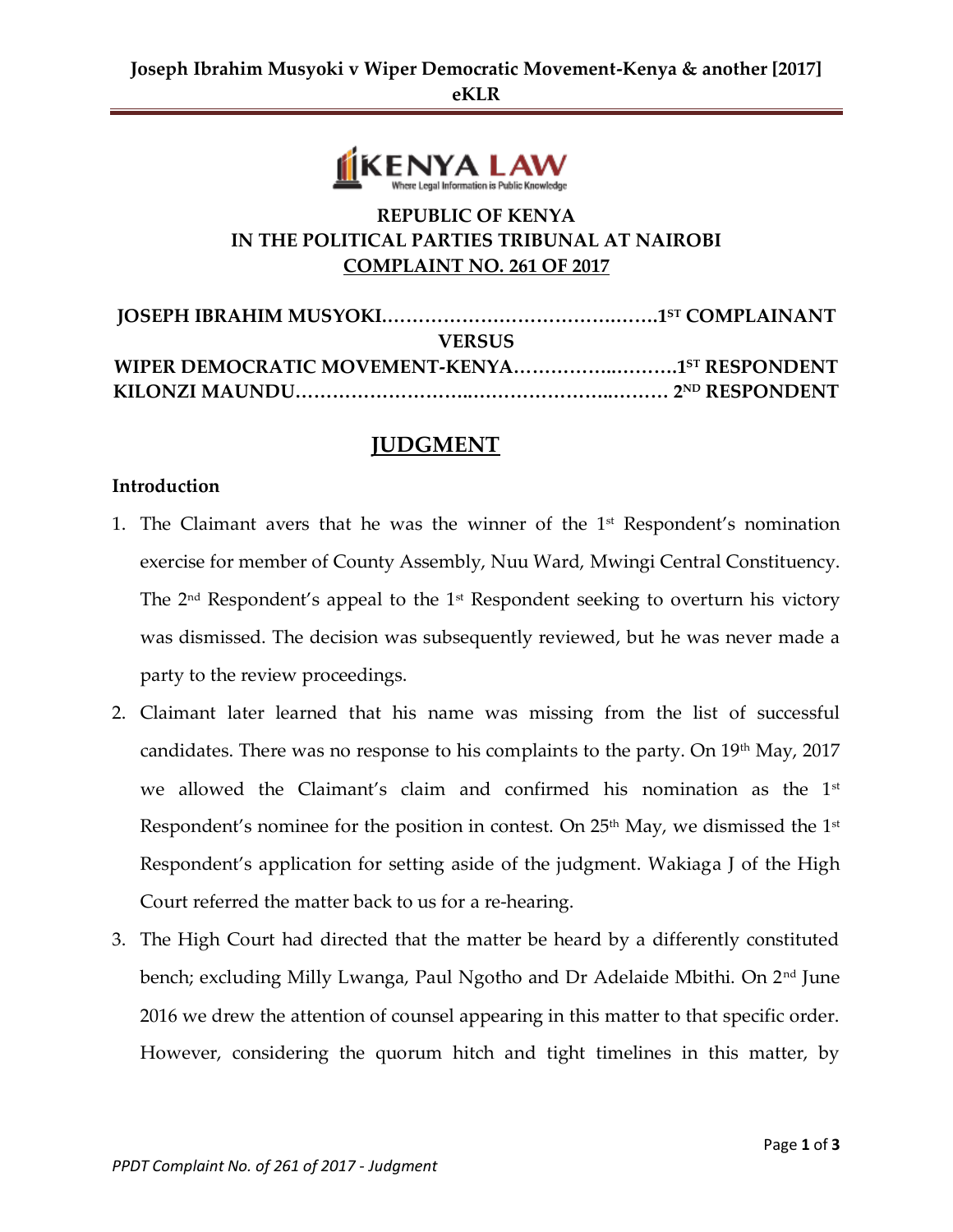# **Joseph Ibrahim Musyoki v Wiper Democratic Movement-Kenya & another [2017] eKLR**

consent, all parties waived their right to be heard by a differently constituted bench and instead agreed to proceed before this bench as constituted.

- 4. The 2nd Respondent insists that this Tribunal is not in the place of the National Elections Board and cannot therefore resolve the outstanding issues relating to the review of the decision of the NEB. He submits that the party was right in reviewing the decision in light of the alleged irregularities attributable to the Complainant.
- 5. We are satisfied that the impugned decision dated  $8<sup>th</sup>$  May, 2017 was made without hearing the complainant. This decision was therefore made contrary to the basic rules of natural justice and is hereby set aside. We are satisfied that the material on which the review was made is still available before the  $1<sup>st</sup>$  Respondent. We rely on the decision of the High Court in *Wiper Democratic Movement – Kenya v Peterson Mittau & 3 others Election Appeal No 9 of 2017* for the proposition that the NEB is capable of reviewing its own decisions.
- 6. The order we make is as follows:
	- **(a) A declaration be and is hereby issued that the 1st Respondent's decision dated 8th May, 2017 is null and void and of no effect in law**
	- **(b) A declaration be and is hereby issued that the nomination certificate issued to the 2 nd Respondent is null and void and of no effect in law**
	- **(c) The 1st Respondent be and is hereby directed to hear both parties and**  review its decision dated 8<sup>th</sup> May, 2017, within the next 48 hours. Upon **compliance with this order, the 1st Respondent be and is hereby directed further to forthwith submit to the IEBC the name of its candidate for Nuu Ward, Mwingi Central Constituency within 72 hours of the pronouncement of this judgment.**
	- **(d) In the interest of party unity let each party bear its own costs.**

**Dated at Nairobi this 2 nd day of June 2017**

…………………………………